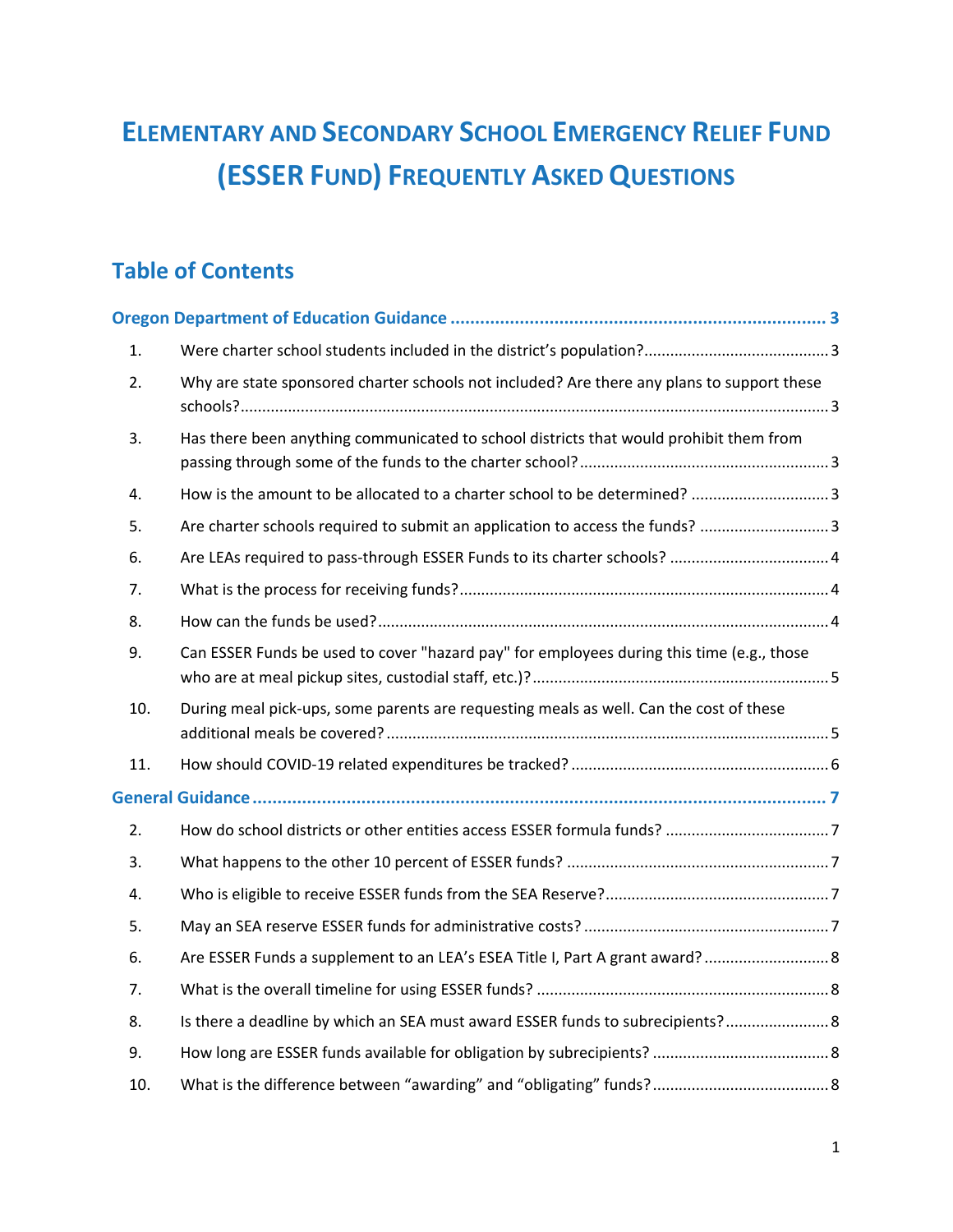| 11. |                                                                                                                                                                                              |
|-----|----------------------------------------------------------------------------------------------------------------------------------------------------------------------------------------------|
| 12. | If an LEA did not receive an FY 2019 Title I, Part A subgrant for school year 2019-2020, is it                                                                                               |
| 13. | Must an LEA submit a local application to the SEA in order to receive ESSER formula funds? 9                                                                                                 |
| 14. |                                                                                                                                                                                              |
| 15. | How much flexibility does an LEA have in determining the activities to support with ESSER                                                                                                    |
| 16. | Are an LEA's ESSER formula funds subject to the requirements of Title I, Part A of the ESEA (or<br>other Federal education program requirements), if an LEA uses ESSER formula funds for an  |
| 17. | May an LEA use its ESSER formula funds to support any school in the district, regardless of a                                                                                                |
| 18. | Is there any difference in the amount of funds, or allowable uses of funds, for a school that<br>implements a schoolwide program under Title I, Part A as compared to a school that provides |
| 19. |                                                                                                                                                                                              |
| 20. | May an SEA or LEA use ESSER Funds for allowable costs incurred prior to receiving grant                                                                                                      |
| 21. | Should SEAs and LEAs anticipate monitoring or auditing of ESSER funds?  10                                                                                                                   |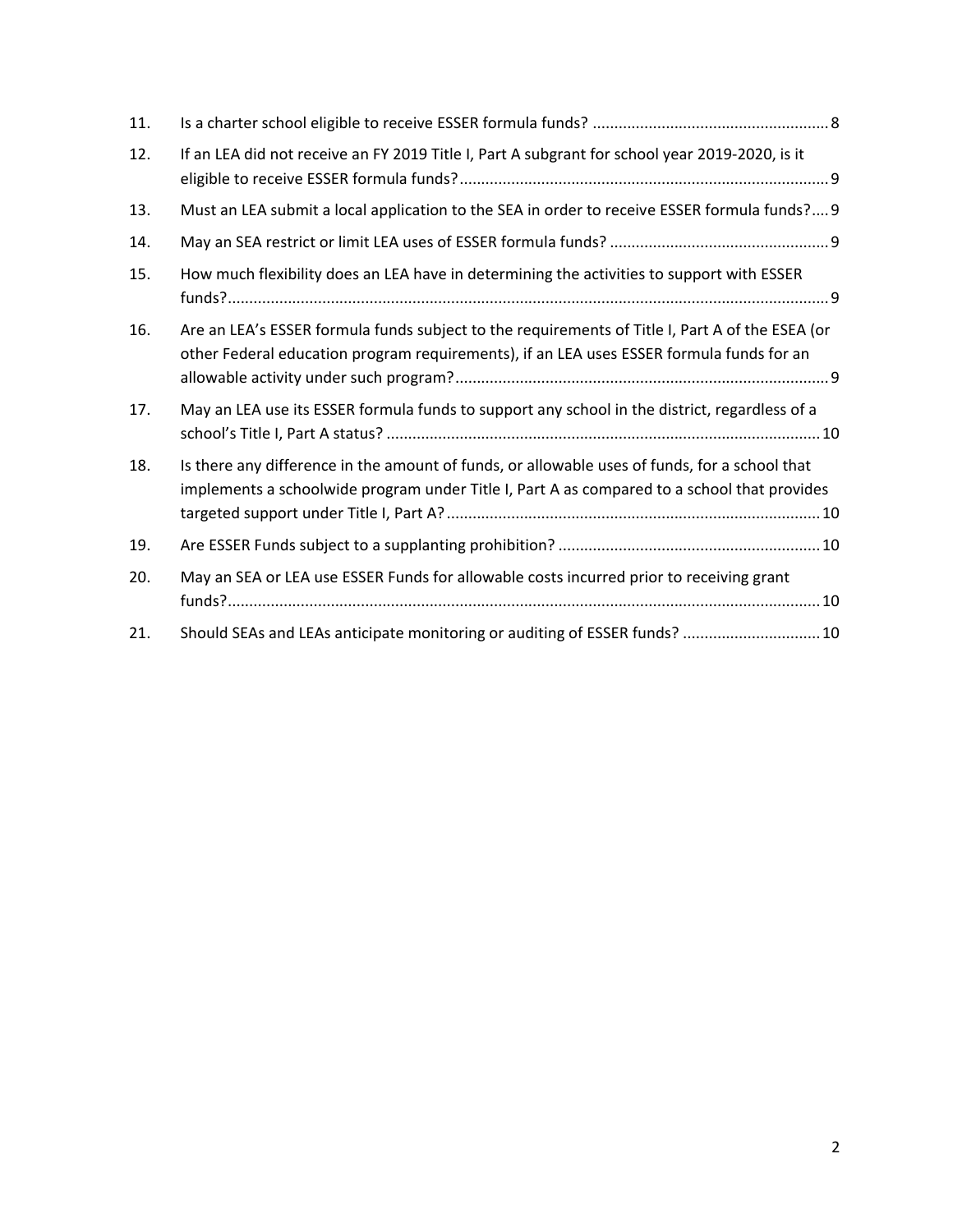# <span id="page-2-0"></span>**Oregon Department of Education Guidance**

The following questions and guidance are specific to Oregon and are current as of June 22, 2020. If you have a question that is not covered, feel free to [email us.](mailto:ODE.ESSER@ode.state.or.us)

#### <span id="page-2-1"></span>**1. Were charter school students included in the district's population?**

The basis for the preliminary district allocations follows the same prorate of funds for the district 2019- 20 Title IA allocation. This is mandated by the Act. The Title IA formula allocates funding to school districts based on the number of poor students they serve. A school district qualifies for the funding if it has at least 10 poor children and 2 percent of its students live in poverty. This means that nearly all school districts, even very wealthy school districts, will get a share of the funding.

# <span id="page-2-2"></span>**2. Why are state sponsored charter schools not included? Are there any plans to support these schools?**

This funding represents 90% of the resources and is required to go to only school districts. The Department has plans to try and address the needs of the state sponsored charter schools, Oregon School for the Deaf, and the 16 districts that didn't receive any of this funding, through a 10% state set aside.

# <span id="page-2-3"></span>**3. Has there been anything communicated to school districts that would prohibit them from passing through some of the funds to the charter school?**

No. See question #11 in the General Guidance section below.

#### <span id="page-2-4"></span>**4. How is the amount to be allocated to a charter school to be determined?**

The percentage of charter school ADM of the total LEA ADM should be applied to the 90% ESSER Fund grant received by the LEA. This calculation could be used as an equitable distribution for the charter school as a component school of the LEA.

To determine the charter school ADM percentage, please refer to th[e Charter School ADM Percentage](https://www.oregon.gov/ode/schools-and-districts/grants/Documents/Charter%20School%20ADM%20Percentages%202019-20%206.19.20.pdf)  [of Total District ADM 2019-20](https://www.oregon.gov/ode/schools-and-districts/grants/Documents/Charter%20School%20ADM%20Percentages%202019-20%206.19.20.pdf) document.

#### <span id="page-2-5"></span>**5. Are charter schools required to submit an application to access the funds?**

No. Only LEAs are eligible to submit an application and directly receive an ESSER Fund grant. Once awarded, the LEAs will work with their charter schools to provide access to the funds.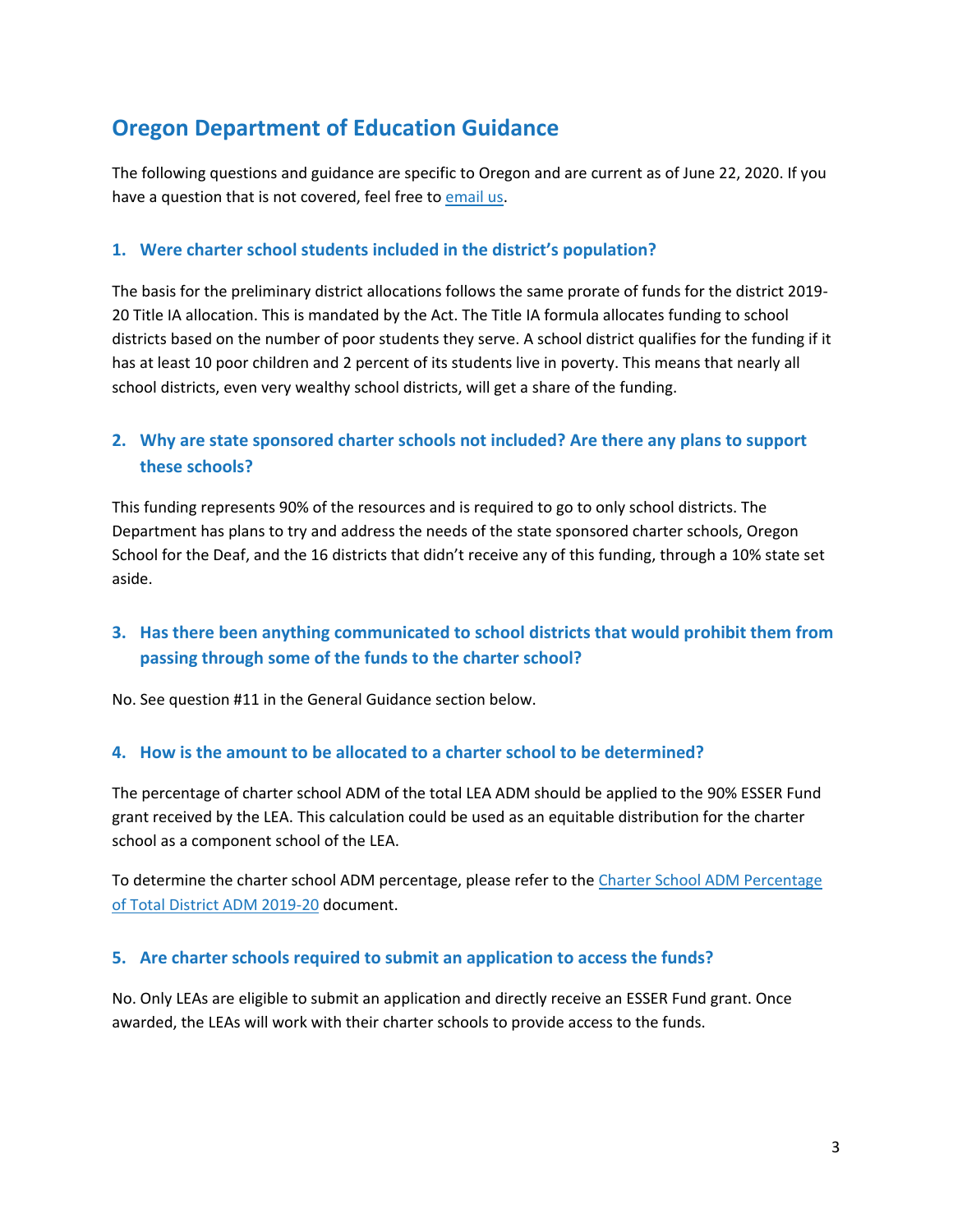#### <span id="page-3-0"></span>**6. Are LEAs required to pass-through ESSER Funds to its charter schools?**

Although the CARES Act does not require pass-through of ESSER Funds from the LEA to its charter schools, we strongly recommend that sponsoring districts consider the needs of all of their students and provide supports for their charter schools.

#### <span id="page-3-1"></span>**7. What is the process for receiving funds?**

Districts must complete and submit the [ESSER Fund LEA Application and Assurances](https://www.oregon.gov/ode/schools-and-districts/grants/Documents/ESSER%20Fund%20LEA%20Application%20and%20Assurances%206.19.20.pdf) by July 10<sup>th</sup>, 2020.

#### <span id="page-3-2"></span>**8. How can the funds be used?**

- a. ESSER Funds must be spent on activities allowable under section 18003(d) of Division B of the CARES Act.
- b. A local educational agency that receives funds under this title may use the funds for any of the following:
	- i. Any activity authorized by the ESEA of 1965, including the Native Hawaiian Education Act and the Alaska Native Educational Equity, Support, and Assistance Act (20 U.S.C. 6301 et seq.), the Individuals with Disabilities Education Act (20 U.S.C. 1400 et seq.) ("IDEA"), the Adult Education and Family Literacy Act (20 U.S.C. 1400 et seq.), the Carl D. Perkins Career and Technical Education Act of 2006 (20 U.S.C. 2301 et seq.) ("the Perkins Act"), or subtitle B of title VII of the McKinney-Vento Homeless Assistance Act (42 U.S.C. 11431 et seq.).
	- ii. Coordination of preparedness and response efforts of local educational agencies with State, local, Tribal, and territorial public health departments, and other relevant agencies, to improve coordinated responses among such entities to prevent, prepare for, and respond to coronavirus.
	- iii. Providing principals and others school leaders with the resources necessary to address the needs of their individual schools.
	- iv. Activities to address the unique needs of low-income children or students, children with disabilities, English learners, racial and ethnic minorities, students experiencing homelessness, and foster care youth, including how outreach and service delivery will meet the needs of each population.
	- v. Developing and implementing procedures and systems to improve the preparedness and response efforts of local educational agencies.
	- vi. Training and professional development for staff of the local educational agency on sanitation and minimizing the spread of infectious diseases.
	- vii. Purchasing supplies to sanitize and clean the facilities of a local educational agency, including buildings operated by such agency.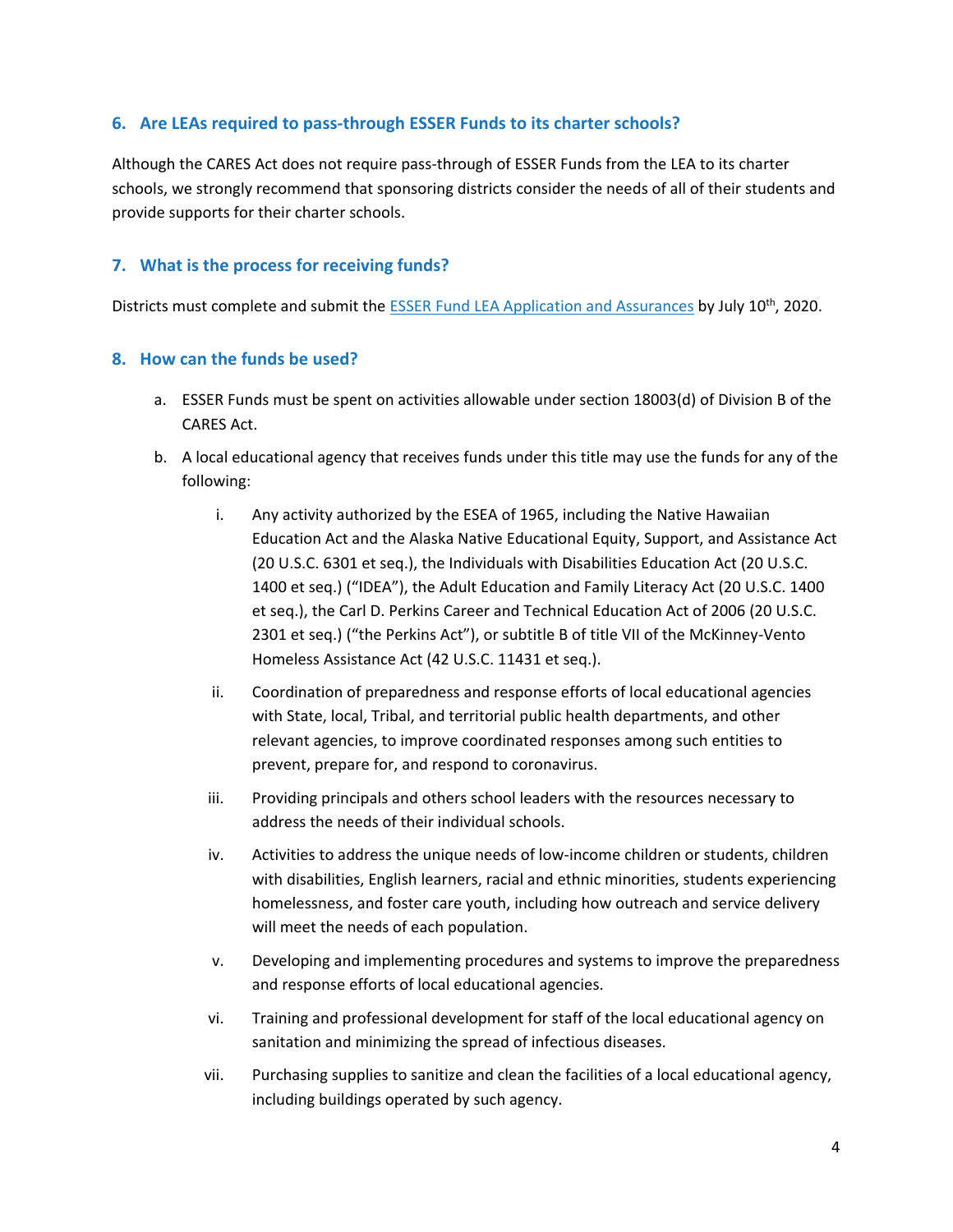- viii. Planning for and coordinating during long-term closures, including for how to provide meals to eligible students, how to provide technology for online learning to all students, how to provide guidance for carrying out requirements under the Individuals with Disabilities Education Act (20 U.S.C. 1401 et seq.) and how to ensure other educational services can continue to be provided consistent with all Federal, State, and local requirements.
- ix. Purchasing educational technology (including hardware, software, and connectivity) for students who are served by the local educational agency that aids in regular and substantive educational interaction between students and their classroom instructors, including low-income students and students with disabilities, which may include assistive technology or adaptive equipment.
- x. Providing mental health services and supports.
- xi. Planning and implementing activities related to summer learning and supplemental afterschool programs, including providing classroom instruction or online learning during the summer months and addressing the needs of low-income students, students with disabilities, English learners, migrant students, students experiencing homelessness, and children in foster care.
- xii. Other activities that are necessary to maintain the operation of and continuity of services in local educational agencies and continuing to employ existing staff of the local educational agency.

### <span id="page-4-0"></span>**9. Can ESSER Funds be used to cover "hazard pay" for employees during this time (e.g., those who are at meal pickup sites, custodial staff, etc.)?**

Guidance to ODE states "CARES Act funds generally cannot be used for bonuses, merit pay, or similar expenditures, unless related to disruptions or closures resulting from COVID-19." Will need to check with the federal government for further guidance.

# <span id="page-4-1"></span>**10. During meal pick-ups, some parents are requesting meals as well. Can the cost of these additional meals be covered?**

In looking at all of the material and eligible uses, it appears to call out supports only for students and school personnel/staff/contractors. Using ESSER Funds for the benefit of non-students is likely not allowable.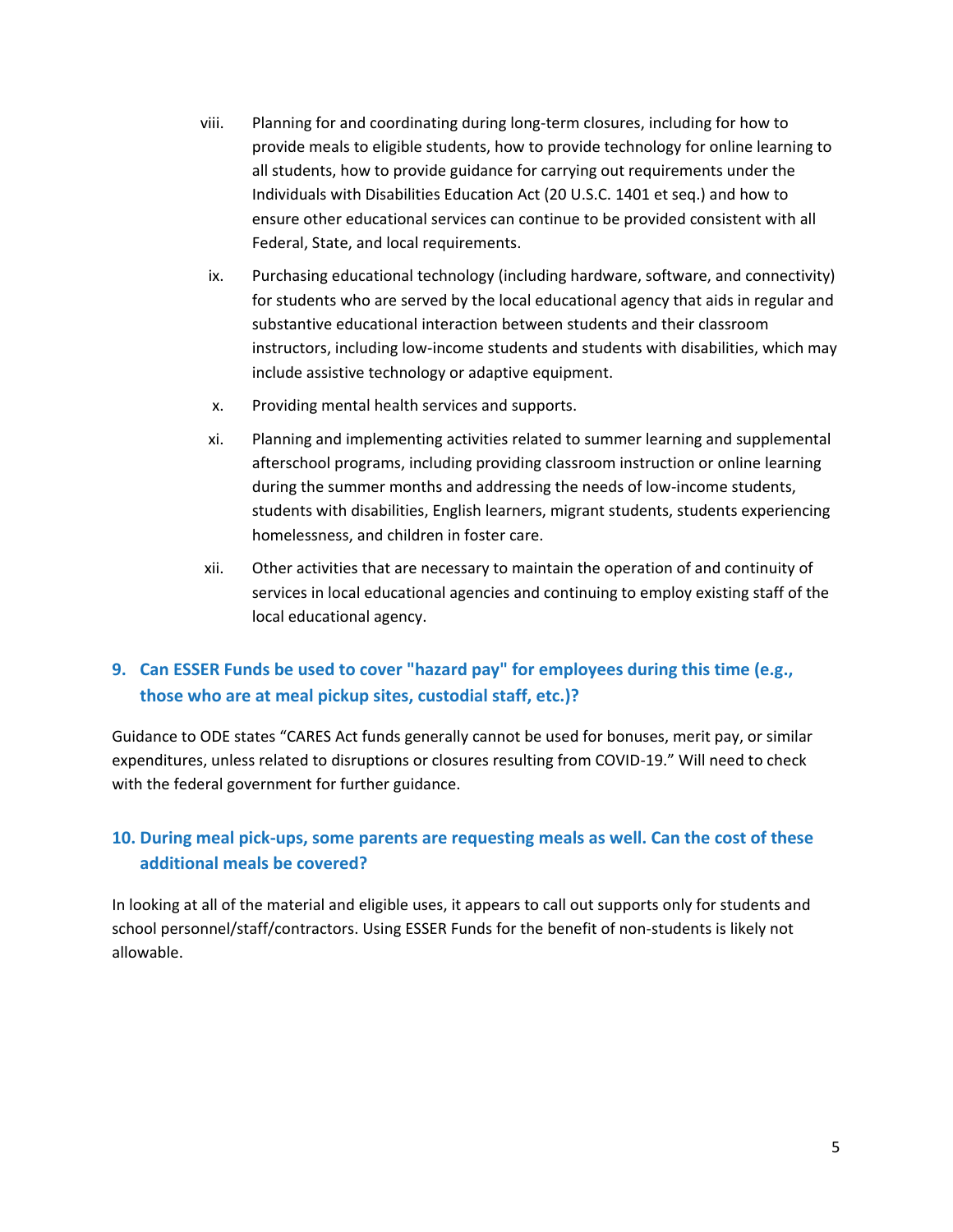#### <span id="page-5-0"></span>**11. How should COVID-19 related expenditures be tracked?**

- a. Continue tracking your COVID-19 related expenditures with a special indicator, like a sub-area or project ID. You would then be able to produce a report of expenditures, if needed. You can always set up a sub fund to your General Fund, just like you do for your Special Revenue Funds.
- b. [ESSER Fund CFDA Number:](https://oese.ed.gov/offices/education-stabilization-fund/elementary-secondary-school-emergency-relief-fund/) 84.425D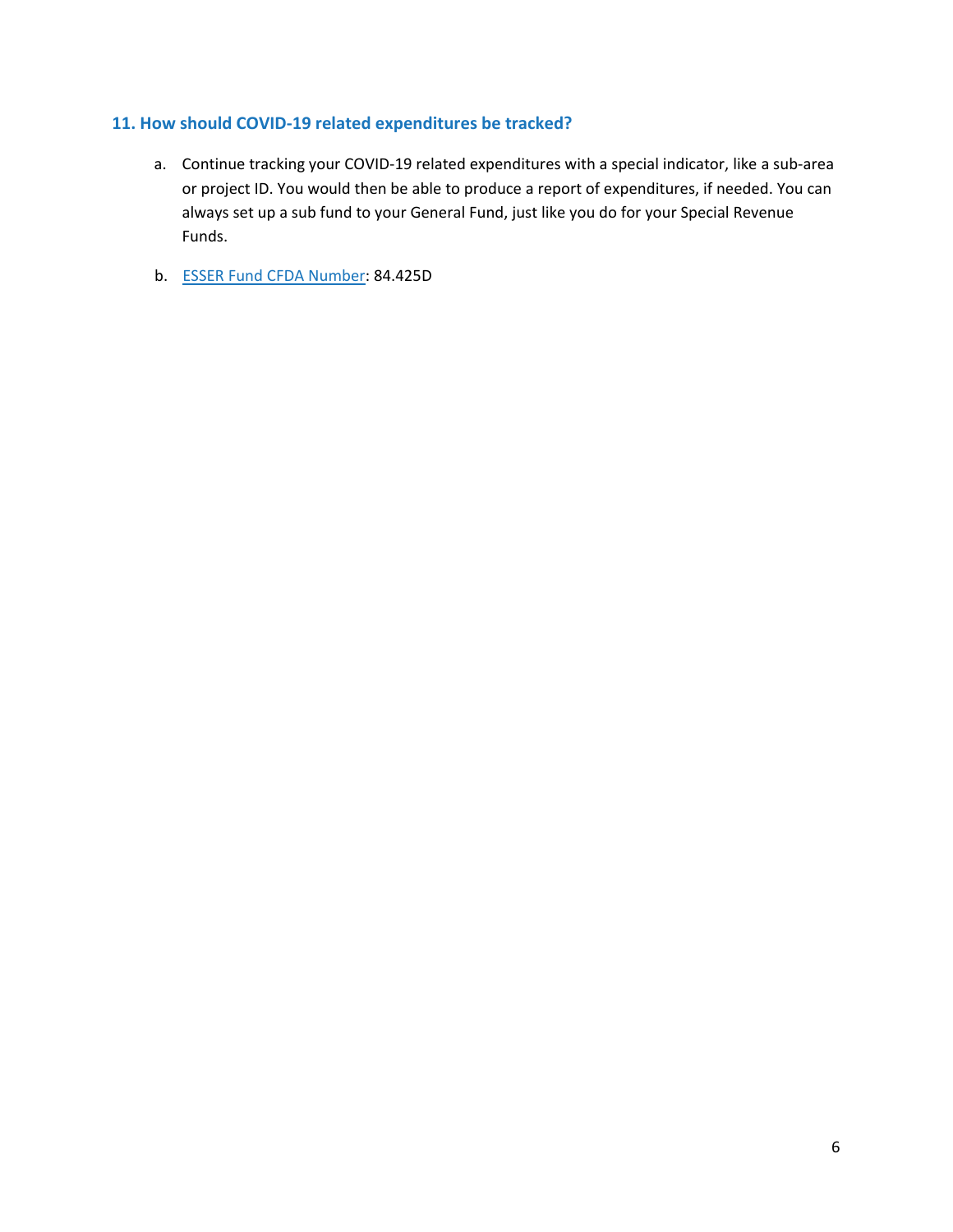# <span id="page-6-0"></span>**General Guidance**

The following questions and guidance were provided by the US Department of Education on April 23, 2020.

#### **1. Who applies to the Department for ESSER formula funds?**

Only SEAs in the 50 States, Puerto Rico, and the District of Columbia apply directly to the Department for ESSER Funds. An SEA is the agency primarily responsible for the State supervision of public elementary schools and secondary schools. For example, an SEA may be called the [State name] Department of Education or the [State name] Office of Public Instruction.

The Bureau of Indian Education and the Outlying Areas are not eligible to receive ESSER formula funds. Congress provided a separate set aside in the Education Stabilization Fund to provide funds to those entities.

#### <span id="page-6-1"></span>**2. How do school districts or other entities access ESSER formula funds?**

School districts (LEAs) must apply to the relevant SEA. Every SEA must use at least 90 percent of its ESSER Fund grant to make subgrants to LEAs by formula based on FY 2019 Title I, Part A allocations.

#### <span id="page-6-2"></span>**3. What happens to the other 10 percent of ESSER funds?**

An SEA may retain 10 percent or less of its ESSER Fund grant (the "SEA Reserve"), to address emergency needs resulting from COVID-19 through subgrants and contracts. As described below, from the SEA Reserve, the SEA can also use one-half of one percent of its total grant for administrative costs.

#### <span id="page-6-3"></span>**4. Who is eligible to receive ESSER funds from the SEA Reserve?**

A wide range of entities, including LEAs and organizations serving students and families, may be a "subrecipient" of funds from the SEA Reserve. A "subrecipient" includes any entity that receives a subgrant or contract consistent with applicable State and Federal subgrant and procurement standards. Entities interested in learning more about an SEA's intended use of its reserve should contact the SEA.

#### <span id="page-6-4"></span>**5. May an SEA reserve ESSER funds for administrative costs?**

Yes. An SEA may reserve  $\frac{1}{2}$  of 1 percent or less of its total ESSER allocation for administrative costs, including both direct and indirect administrative costs. This reservation must come from the SEA Reserve and is not subject to the requirement that funds be "awarded" within one year. Funds for administrative costs remain available to the SEA for obligation through September 30, 2022.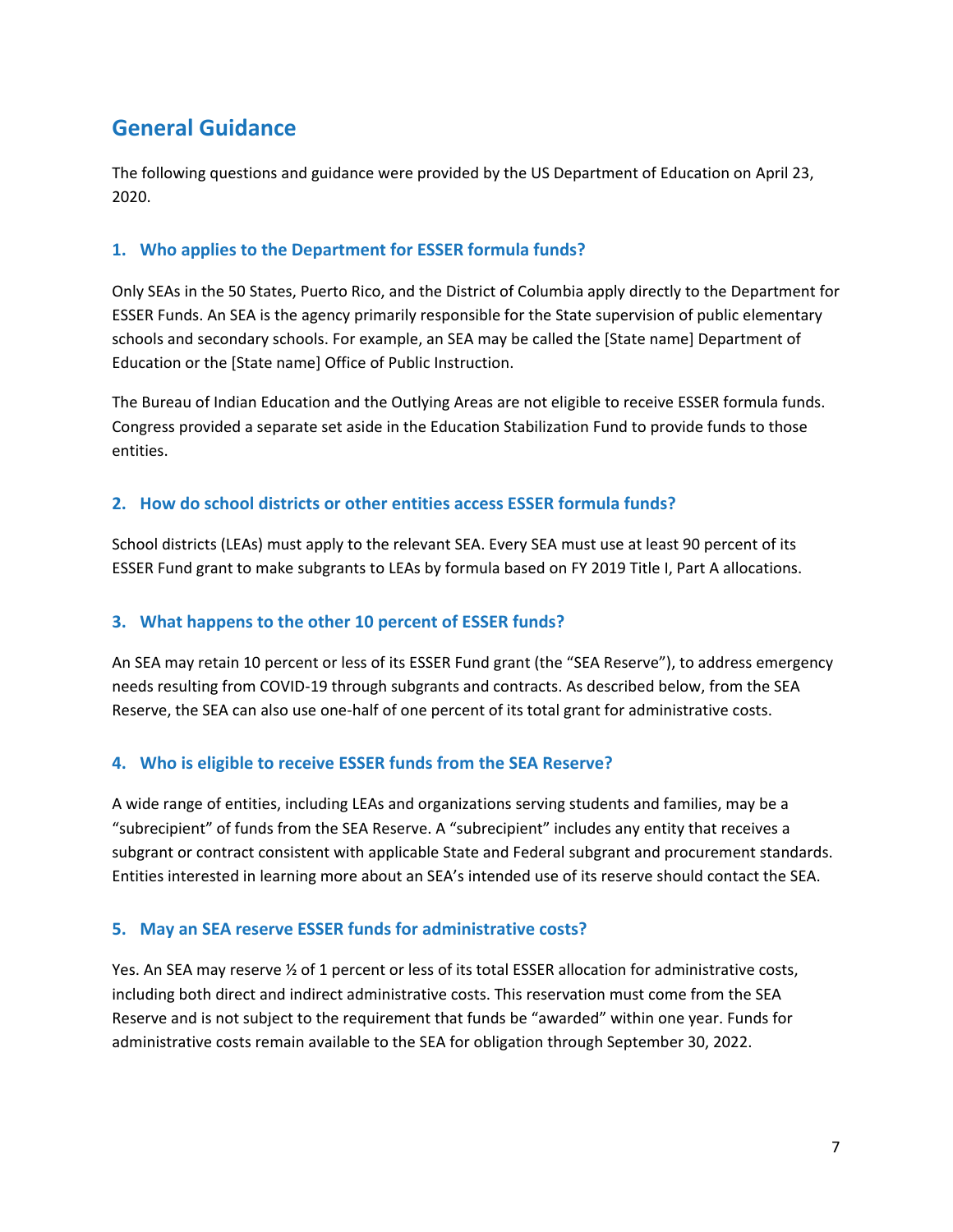#### <span id="page-7-0"></span>**6. Are ESSER Funds a supplement to an LEA's ESEA Title I, Part A grant award?**

No. The ESSER Fund is a separate Federal program. ESSER funds must be awarded and tracked separately from Title I, Part A funds.

#### <span id="page-7-1"></span>**7. What is the overall timeline for using ESSER funds?**

- **Spring 2020:** The Department makes the initial awards
	- o SEAs make awards as soon as practicable
- **Spring 2021:** States return funds not awarded
- **Spring/Summer 2021:** The Department makes reallocation awards
- **September 30, 2021:** Last date the Department can make awards
- **September 30, 2022:** Last date SEA, LEA, or other subgrantee can obligate funds

#### <span id="page-7-2"></span>**8. Is there a deadline by which an SEA must award ESSER funds to subrecipients?**

Yes. SEAs must award ESSER formula subgrants to LEAs within one year of receiving the State allocation. An SEA must also make awards with its SEA Reserve within one year of receiving the State allocation. Any funds that the SEA fails to award by the one-year deadline must be returned to the Department for reallocation consistent with the CARES Act.

#### <span id="page-7-3"></span>**9. How long are ESSER funds available for obligation by subrecipients?**

ESSER funds are available for obligation by LEAs and other subrecipients through September 30, 2022, which includes the Tydings period (General Education Provisions Act §421(b)(1)).

#### <span id="page-7-4"></span>**10. What is the difference between "awarding" and "obligating" funds?**

An SEA awards funds when it makes a subgrant to an LEA or, in the case of the SEA Reserve, when it enters into a subgrant or contract with a subrecipient. ESSER funds are obligated when the subrecipient commits those funds to specific purposes consistent with 34 C.F.R. § 76.707. If an SEA awards a contract from the SEA reserve, that is an obligation. In contrast, subgranting funds to an LEA or other subrecipient is not an obligation; rather, these funds are not obligated until the LEA or other subrecipient commits the funds to specific purposes.

#### <span id="page-7-5"></span>**11. Is a charter school eligible to receive ESSER formula funds?**

A charter school that is an LEA, as defined in section 8101(30) of the ESEA, may receive an ESSER formula subgrant like any other LEA. A new or significantly expanded charter school LEA in the 2020- 2021 school year is eligible to receive an ESSER formula subgrant in accordance with ESEA section 4306 and 34 CFR §76.792. A charter school that is not an LEA may not receive a formula subgrant, but it may receive support under ESSER through the LEA of which it is a part.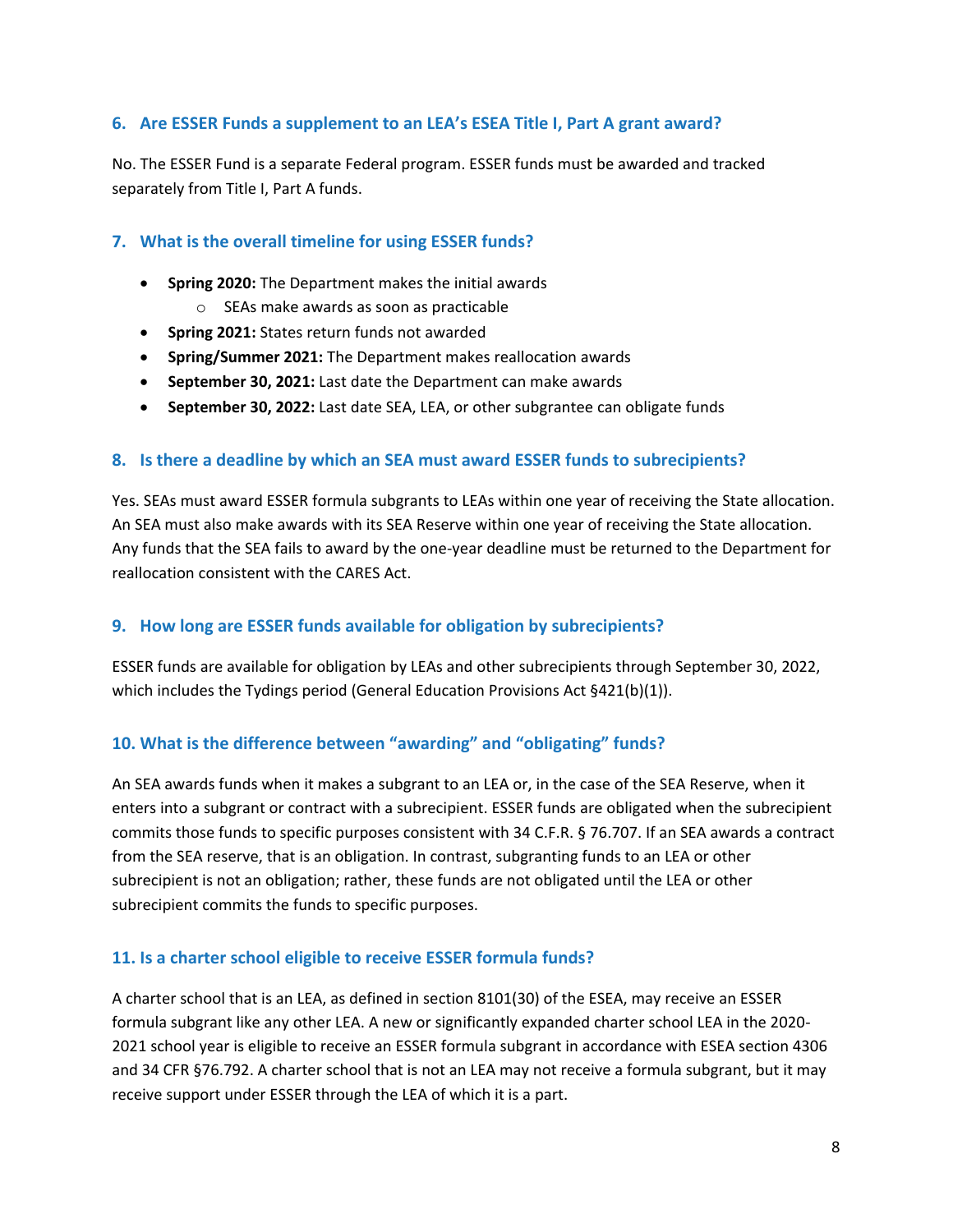# <span id="page-8-0"></span>**12. If an LEA did not receive an FY 2019 Title I, Part A subgrant for school year 2019-2020, is it eligible to receive ESSER formula funds?**

No, the LEA is not eligible to receive a formula subgrant. The only exception is a new charter school LEA that did not exist in the 2019-2020 school year or a charter school LEA whose significant expansion makes it eligible for Title I, Part A funds in the 2020-2021 school year. However, any LEA may receive ESSER funds from an SEA's Reserve, including those LEAs that are not eligible for a formula subgrant under the ESSER Fund.

# <span id="page-8-1"></span>**13. Must an LEA submit a local application to the SEA in order to receive ESSER formula funds?**

Yes. An LEA must file a local application with the SEA in order to receive an ESSER formula subgrant. For information about what an SEA must include in its local application for an ESSER formula subgrant, please refer to the [ESSER Fund Certification and Agreement.](https://www.oregon.gov/ode/schools-and-districts/grants/Documents/ESSER%20Fund%20Certification%20and%20Agreement%204.23.20.pdf)

#### <span id="page-8-2"></span>**14. May an SEA restrict or limit LEA uses of ESSER formula funds?**

No. The ESSER Fund provides a broad, permissive list of allowable LEA activities in Section 18003(d). SEAs do not have the authority to limit the uses of ESSER formula funds.

# <span id="page-8-3"></span>**15. How much flexibility does an LEA have in determining the activities to support with ESSER funds?**

The ESSER Fund provides LEAs considerable flexibility in determining how best to use ESSER funds (see Section 18003(d)). For example, LEAs may use ESSER funds for personal protective equipment (PPE), cleaning and sanitizing materials, and similar supplies necessary to maintain school operations during and after the COVID-19 pandemic. Since learning can and should continue, the Department encourages LEAs to target ESSER funding on activities that will support remote learning for all students, especially disadvantaged or at-risk students, and their teachers.

# <span id="page-8-4"></span>**16. Are an LEA's ESSER formula funds subject to the requirements of Title I, Part A of the ESEA (or other Federal education program requirements), if an LEA uses ESSER formula funds for an allowable activity under such program?**

No. Although an LEA receives ESSER formula funds via the Title I, Part A formula, ESSER formula funds are not Title I, Part A funds and are not subject to Title I, Part A requirements. The CARES Act authorizes a broad array of potential uses of ESSER formula funds under a number of Federal education statutes; no associated statutory requirements of any of those programs apply to ESSER funds.